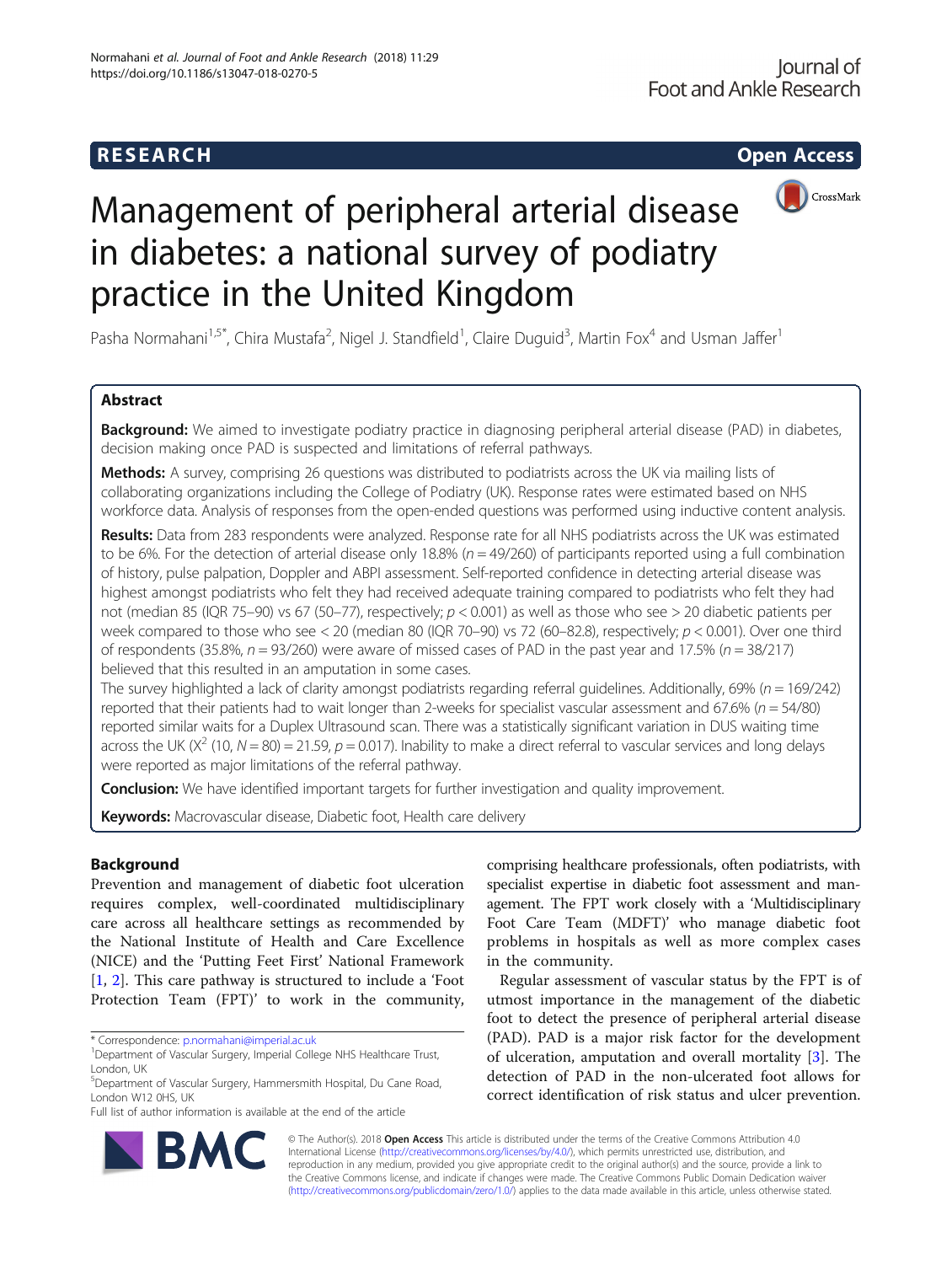Furthermore, it provides an important opportunity to modify cardiovascular risk factors, which may impact positively on mortality rates [\[4](#page-10-0)]. Moreover, the prompt and accurate detection of PAD in the ulcerated foot is even more time critical as time to revascularisation is a determinant of ulcer healing and limb salvage [[5,](#page-10-0) [6](#page-10-0)]. With late diagnosis of PAD, consideration of revascularisation is delayed and hence often unsuitable due to progression of tissue loss or infection [\[7](#page-10-0)–[10\]](#page-10-0). Reported delays to vascular assessment and intervention in the literature negatively affect patient outcomes [\[11,](#page-10-0) [12\]](#page-10-0).

Time to revascualrisation is potentially influenced by several variables including factors related to the patient (e.g. delay to presentation), health provider (e.g. delay in diagnosis, deficiency in knowledge and training) and health care system (e.g. referral pathways, waiting lists, staffing). Current national data sets from England, provide very little information regarding practice patterns in PAD diagnosis, decision making once PAD is suspected and the status of vascular surgery referral pathways [\[13](#page-10-0)]. In this national survey of podiatry practice in the United Kingdom (UK), we aimed to investigate current practice in diagnosing PAD in diabetes, decision making once PAD is suspected and limitations of referral pathways. This may help identify potential targets for further investigation and quality improvement. We have focused specifically on podiatry practice, as podiatry practice is the link between diabetic patients and diabetic foot care.

#### Methods

A survey comprising of 26 questions was drawn up (Additional file [1:](#page-9-0) Figure S1). Questions were generated following literature review and discussion with a collaborative faculty including a podiatrist, podiatric surgeon and two vascular surgeons within our network. Following completion of the survey one question ("which patients do you routinely screen for peripheral arterial disease (PAD)?") was removed as it was felt to be vague.

The remaining 25 questions were split into four categories: Demographics (7 questions); PAD assessment (7 questions); Vascular referrals (11 questions) (Additional file [1:](#page-9-0) Figure S1). Using online survey software [\(https://](https://www.surveymonkey.co.uk) [www.surveymonkey.co.uk](https://www.surveymonkey.co.uk)) a link to questions was sent to mailing lists of the College of Podiatry (UK), alumni networks of major podiatry schools in the UK and local podiatry networks as well as relevant social media contacts of the authors between July to September 2016. A reminder email was sent two months following the first email to improve the response rate.

# Estimating response rates

As many of the survey invitations were sent by collaborating organisations, response rate could not be formally established or estimated based on how many podiatrists

were in each group as this information was not always available. Therefore, we used NHS workforce statistics to estimate response rates and determine how representative the respondents were in terms of geographical spread. In order to establish the number of podiatrists in post across the UK, a number of reports were used; NHS England (July 2016) [[14](#page-10-0), [15](#page-10-0)], NHS Scotland (June 2016) [\[16\]](#page-10-0), NHS Wales (September 2016) [[17\]](#page-10-0) and NHS Northern Ireland (March 2016) [\[18](#page-10-0)]. Detailed information regarding podiatrist demographics (banding) was only available from NHS England data, and so this was used to determine how representative the respondents were in terms of experience. Response rates for podiatrists working in the private sector could not be estimated due to a lack of available data regarding the size of the workforce.

#### Statistical and qualitative analysis

Responses to the survey were downloaded and analyzed using Excel (Microsoft, Redmond, USA) and SPSS version 23 (IBM, New York). Continuous data demonstrated a non-normal distribution. Mann-Whitney U test was used to compare groups of continuous data. Categorical data were compared using Chi-squared test. Cut offs used for group comparisons (e.g. comparisons made between podiatrists seeing < 20 patients per week as compared to those seeing > 20 per week) were predetermined based on what was felt to be clinically relevant. A  $p$ -value of  $< 0.05$  was considered statistically significant.

Analysis of responses from the open-ended questions was performed using inductive content analysis [\[19](#page-10-0)]. This involved reading all responses (author PN) and freely generating categories to describe all aspects of the content. Categories were named using content characteristic words and these were expanded into subcategories with similar themes. Using this abstraction method, a general description of responses could be created.

# Results

#### **Demographics**

There were two hundred and eighty six respondents. Three non-podiatrist respondents were removed from the survey (two Vascular Nurse Specialists and a Vascular Scientist). The remaining data from 283 respondents were analyzed. Demographic data of respondents are presented in Table [1](#page-2-0). Not all participants completed all of the questions in the survey. Therefore, the total number of respondents for each question is given in brackets ('n=') and percentages calculated using this denominator.

We estimate that the response rate from NHS podiatrists across the country was approximately 6%. This is based on an estimated number of 3791 podiatrists working in the NHS across the UK around the time of the survey and the 239 NHS podiatrist respondents.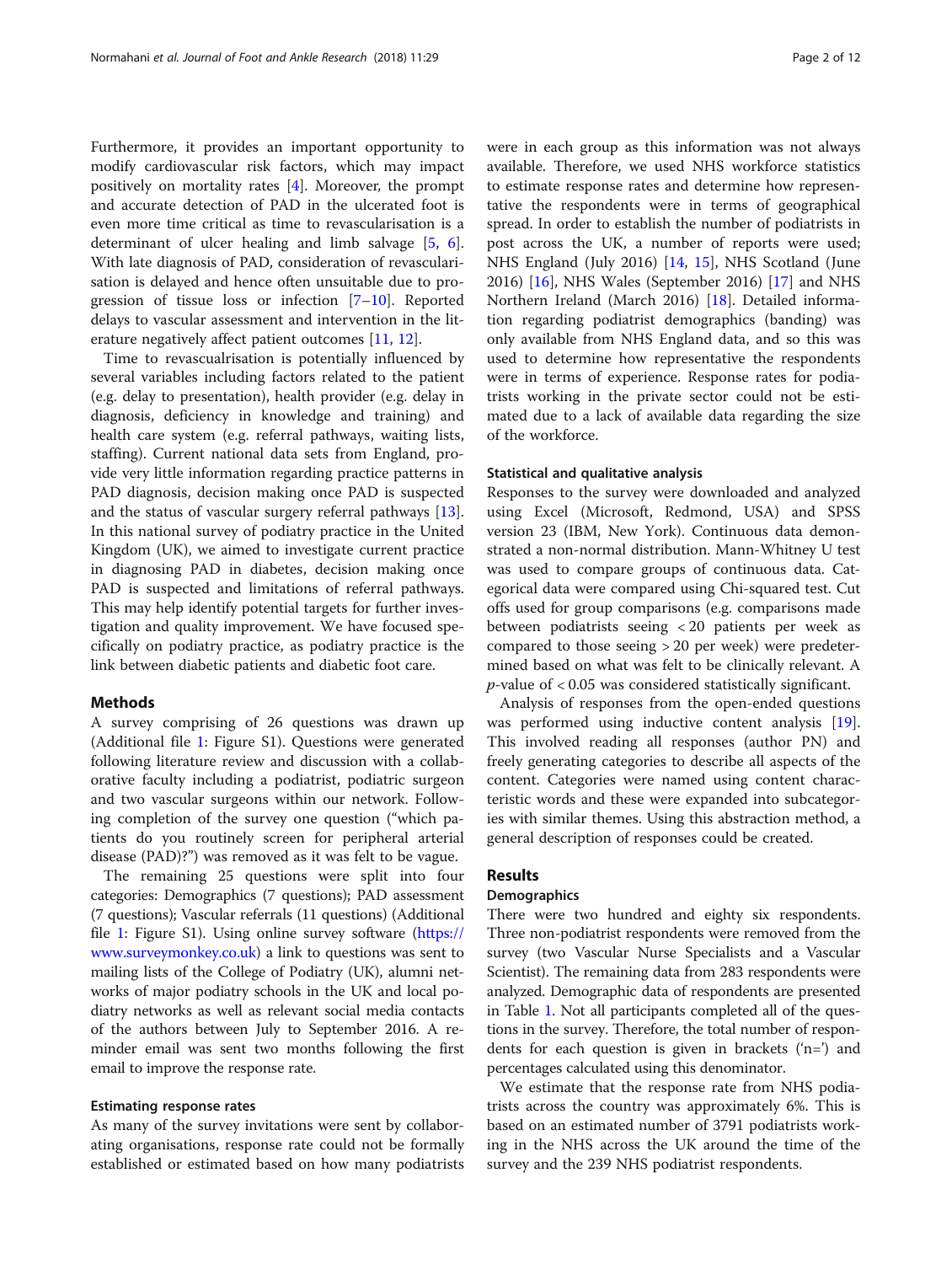#### <span id="page-2-0"></span>Table 1 Demographics

| Podiatrist<br>Podiatry consultant<br>7(2.5%)<br>Podiatry assistant<br>2(0.7%)<br>How many years have you worked in this capacity?<br>$(n = 283)$<br>71 (25.1%)<br>$<$ 5 years<br>50 (17.7%)<br>$5-10$ years<br>$>10$ years<br>Which sector do you work in?<br>$(n = 281)$<br><b>NHS</b><br>42 (14.9%)<br>Private<br>What is your banding?<br>$(n = 236)$<br>Band 4<br>$1(0.4\%)$<br>Band 5<br>31 (13.1%)<br>Band 6<br>89 (37.7%)<br>Band 7<br>86 (36.4%)<br>Band 8<br>27 (11.4%)<br>Band 9<br>$2(0.8\%)$<br>$(n = 283)$<br>In which region of the UK do you work?<br>East<br>11 (3.9%)<br>East Midlands<br>8(2.8%)<br>London<br>39 (13.8%)<br>North East<br>$3(1.1\%)$<br>North West<br>42 (14.8%)<br>Northern Ireland<br>4 (1.4%)<br>Scotland<br>45 (15.9%)<br>South East<br>51 (18%)<br>South West<br>21 (7.4%)<br>Wales<br>23 (8.1%)<br>West Midlands<br>8 (2.8%)<br>Yorkshire and the Humber<br>28 (9.9%)<br>How many diabetic patients do you see per week?<br>$(n = 283)$<br>None<br>4 (1.4%)<br>< 5<br>22 (7.8%)<br>$5 - 10$<br>30 (10.6%)<br>$10 - 20$<br>45 (15.9%)<br>> 20<br>How long is your typical appointment slot?<br>$(n = 283)$<br>$0-10$ min<br>2(0.7%)<br>10-20 min<br>59 (20.9%)<br>20-30 min | Occupation | $(n = 283)$ |
|--------------------------------------------------------------------------------------------------------------------------------------------------------------------------------------------------------------------------------------------------------------------------------------------------------------------------------------------------------------------------------------------------------------------------------------------------------------------------------------------------------------------------------------------------------------------------------------------------------------------------------------------------------------------------------------------------------------------------------------------------------------------------------------------------------------------------------------------------------------------------------------------------------------------------------------------------------------------------------------------------------------------------------------------------------------------------------------------------------------------------------------------------------------------------------------------------------------------|------------|-------------|
|                                                                                                                                                                                                                                                                                                                                                                                                                                                                                                                                                                                                                                                                                                                                                                                                                                                                                                                                                                                                                                                                                                                                                                                                                    |            | 274 (96.8%) |
|                                                                                                                                                                                                                                                                                                                                                                                                                                                                                                                                                                                                                                                                                                                                                                                                                                                                                                                                                                                                                                                                                                                                                                                                                    |            |             |
|                                                                                                                                                                                                                                                                                                                                                                                                                                                                                                                                                                                                                                                                                                                                                                                                                                                                                                                                                                                                                                                                                                                                                                                                                    |            |             |
|                                                                                                                                                                                                                                                                                                                                                                                                                                                                                                                                                                                                                                                                                                                                                                                                                                                                                                                                                                                                                                                                                                                                                                                                                    |            |             |
|                                                                                                                                                                                                                                                                                                                                                                                                                                                                                                                                                                                                                                                                                                                                                                                                                                                                                                                                                                                                                                                                                                                                                                                                                    |            |             |
|                                                                                                                                                                                                                                                                                                                                                                                                                                                                                                                                                                                                                                                                                                                                                                                                                                                                                                                                                                                                                                                                                                                                                                                                                    |            |             |
|                                                                                                                                                                                                                                                                                                                                                                                                                                                                                                                                                                                                                                                                                                                                                                                                                                                                                                                                                                                                                                                                                                                                                                                                                    |            | 162 (57.2%) |
|                                                                                                                                                                                                                                                                                                                                                                                                                                                                                                                                                                                                                                                                                                                                                                                                                                                                                                                                                                                                                                                                                                                                                                                                                    |            |             |
|                                                                                                                                                                                                                                                                                                                                                                                                                                                                                                                                                                                                                                                                                                                                                                                                                                                                                                                                                                                                                                                                                                                                                                                                                    |            | 239 (85.1%) |
|                                                                                                                                                                                                                                                                                                                                                                                                                                                                                                                                                                                                                                                                                                                                                                                                                                                                                                                                                                                                                                                                                                                                                                                                                    |            |             |
|                                                                                                                                                                                                                                                                                                                                                                                                                                                                                                                                                                                                                                                                                                                                                                                                                                                                                                                                                                                                                                                                                                                                                                                                                    |            |             |
|                                                                                                                                                                                                                                                                                                                                                                                                                                                                                                                                                                                                                                                                                                                                                                                                                                                                                                                                                                                                                                                                                                                                                                                                                    |            |             |
|                                                                                                                                                                                                                                                                                                                                                                                                                                                                                                                                                                                                                                                                                                                                                                                                                                                                                                                                                                                                                                                                                                                                                                                                                    |            |             |
|                                                                                                                                                                                                                                                                                                                                                                                                                                                                                                                                                                                                                                                                                                                                                                                                                                                                                                                                                                                                                                                                                                                                                                                                                    |            |             |
|                                                                                                                                                                                                                                                                                                                                                                                                                                                                                                                                                                                                                                                                                                                                                                                                                                                                                                                                                                                                                                                                                                                                                                                                                    |            |             |
|                                                                                                                                                                                                                                                                                                                                                                                                                                                                                                                                                                                                                                                                                                                                                                                                                                                                                                                                                                                                                                                                                                                                                                                                                    |            |             |
|                                                                                                                                                                                                                                                                                                                                                                                                                                                                                                                                                                                                                                                                                                                                                                                                                                                                                                                                                                                                                                                                                                                                                                                                                    |            |             |
|                                                                                                                                                                                                                                                                                                                                                                                                                                                                                                                                                                                                                                                                                                                                                                                                                                                                                                                                                                                                                                                                                                                                                                                                                    |            |             |
|                                                                                                                                                                                                                                                                                                                                                                                                                                                                                                                                                                                                                                                                                                                                                                                                                                                                                                                                                                                                                                                                                                                                                                                                                    |            |             |
|                                                                                                                                                                                                                                                                                                                                                                                                                                                                                                                                                                                                                                                                                                                                                                                                                                                                                                                                                                                                                                                                                                                                                                                                                    |            |             |
|                                                                                                                                                                                                                                                                                                                                                                                                                                                                                                                                                                                                                                                                                                                                                                                                                                                                                                                                                                                                                                                                                                                                                                                                                    |            |             |
|                                                                                                                                                                                                                                                                                                                                                                                                                                                                                                                                                                                                                                                                                                                                                                                                                                                                                                                                                                                                                                                                                                                                                                                                                    |            |             |
|                                                                                                                                                                                                                                                                                                                                                                                                                                                                                                                                                                                                                                                                                                                                                                                                                                                                                                                                                                                                                                                                                                                                                                                                                    |            |             |
|                                                                                                                                                                                                                                                                                                                                                                                                                                                                                                                                                                                                                                                                                                                                                                                                                                                                                                                                                                                                                                                                                                                                                                                                                    |            |             |
|                                                                                                                                                                                                                                                                                                                                                                                                                                                                                                                                                                                                                                                                                                                                                                                                                                                                                                                                                                                                                                                                                                                                                                                                                    |            |             |
|                                                                                                                                                                                                                                                                                                                                                                                                                                                                                                                                                                                                                                                                                                                                                                                                                                                                                                                                                                                                                                                                                                                                                                                                                    |            |             |
|                                                                                                                                                                                                                                                                                                                                                                                                                                                                                                                                                                                                                                                                                                                                                                                                                                                                                                                                                                                                                                                                                                                                                                                                                    |            |             |
|                                                                                                                                                                                                                                                                                                                                                                                                                                                                                                                                                                                                                                                                                                                                                                                                                                                                                                                                                                                                                                                                                                                                                                                                                    |            |             |
|                                                                                                                                                                                                                                                                                                                                                                                                                                                                                                                                                                                                                                                                                                                                                                                                                                                                                                                                                                                                                                                                                                                                                                                                                    |            |             |
|                                                                                                                                                                                                                                                                                                                                                                                                                                                                                                                                                                                                                                                                                                                                                                                                                                                                                                                                                                                                                                                                                                                                                                                                                    |            |             |
|                                                                                                                                                                                                                                                                                                                                                                                                                                                                                                                                                                                                                                                                                                                                                                                                                                                                                                                                                                                                                                                                                                                                                                                                                    |            |             |
|                                                                                                                                                                                                                                                                                                                                                                                                                                                                                                                                                                                                                                                                                                                                                                                                                                                                                                                                                                                                                                                                                                                                                                                                                    |            |             |
|                                                                                                                                                                                                                                                                                                                                                                                                                                                                                                                                                                                                                                                                                                                                                                                                                                                                                                                                                                                                                                                                                                                                                                                                                    |            |             |
|                                                                                                                                                                                                                                                                                                                                                                                                                                                                                                                                                                                                                                                                                                                                                                                                                                                                                                                                                                                                                                                                                                                                                                                                                    |            |             |
|                                                                                                                                                                                                                                                                                                                                                                                                                                                                                                                                                                                                                                                                                                                                                                                                                                                                                                                                                                                                                                                                                                                                                                                                                    |            |             |
|                                                                                                                                                                                                                                                                                                                                                                                                                                                                                                                                                                                                                                                                                                                                                                                                                                                                                                                                                                                                                                                                                                                                                                                                                    |            | 182 (64.3%) |
|                                                                                                                                                                                                                                                                                                                                                                                                                                                                                                                                                                                                                                                                                                                                                                                                                                                                                                                                                                                                                                                                                                                                                                                                                    |            |             |
|                                                                                                                                                                                                                                                                                                                                                                                                                                                                                                                                                                                                                                                                                                                                                                                                                                                                                                                                                                                                                                                                                                                                                                                                                    |            |             |
|                                                                                                                                                                                                                                                                                                                                                                                                                                                                                                                                                                                                                                                                                                                                                                                                                                                                                                                                                                                                                                                                                                                                                                                                                    |            |             |
|                                                                                                                                                                                                                                                                                                                                                                                                                                                                                                                                                                                                                                                                                                                                                                                                                                                                                                                                                                                                                                                                                                                                                                                                                    |            | 176 (62.2%) |
|                                                                                                                                                                                                                                                                                                                                                                                                                                                                                                                                                                                                                                                                                                                                                                                                                                                                                                                                                                                                                                                                                                                                                                                                                    | $>$ 30 min | 46 (16.3%)  |

When comparing the geographical spread of respondents to the spread of podiatrists across the UK, we note an underrepresentation of the North East (1.1% vs 5.7%, respectively), West Midlands (2.5% vs 8.1%) and Northern Ireland (1.4% vs 5.6%) and an over representation of London (13.8% vs 9.6%) and the South East (18% vs 6.7%) (Additional file [2](#page-9-0): Table S1).

We also compared the distribution of the respondents experience to the distribution across England and found an over representation of band 6–7 podiatrists (74.2% vs 42.9%, respectively) as well as an under representation of band 4–5 (14.4% vs 20.7%) and band 8–9 podiatrists (20.8% vs 36.3%).

# Assessment for arterial disease in diabetes

Podiatrists were confident in their ability to detect PAD in diabetes with a mean self-assessed confidence score of 76  $(SD \pm 16.8, n = 260)$  on a scale of 0 (least confident) to 100 (most confident). Podiatrists who see more than 20 patients per week were more confident in their ability to detected PAD compared to those who see less than 20 patients per week (median 80 (IQR 70–90) vs 72 (60–82.8), respectively;  $p < 0.001$ ). Most felt that they had received adequate training in PAD detection (Yes, 63.5%; No, 23.5%; Unsure, 13.1%.  $n = 260$ ). Those who felt they had received adequate training were more confident in their ability to detect PAD compared to those who felt they had not (median 85 (IQR 75–90) vs 67 (50–77), respectively;  $p < 0.001$ ).

Respondents were asked regarding routinely performed PAD screening tests used in clinical practice and their relative importance in clinical decision-making (on a scale of 1 to 5: 1, not at all important; 2, not important; 3, unsure; 4, important; 5, very important). Their responses are presented in Figs. [1](#page-3-0) and [2.](#page-3-0) Toe brachial pressure index (TBPI) and Transcutaneous pressure of oxygen  $(TcPO<sub>2</sub>)$  were seldom used in clinical practice (6.2 and 0.8% respectively) and were also scored as least important in clinical decision-making (3.4 and 3.2 respectively). A minimum combination of history and pulse palpation was used for PAD assessment by 96.2% of respondents  $(n = 260)$ . In addition to history and pulse palpation at least one other non-invasive test was also used by 85.8% ( $n = 260$ ). As the demonstrated in Table [2](#page-4-0), the most common combination of tests, used by 60% of all respondents, was that of history, pulse palpation and audible Doppler waveform assessment. The second most common combination, used by 18.8% of all respondents, was that of history, pulse palpation, Doppler assessment and ABPI. There was a statistically significant association between region of work and the various combinations of tests used  $(X^2 (121, N = 260) = 153.36,$  $p = 0.025$ ) (Table [2\)](#page-4-0), with more than a third of respondents from East of England, North East and West Midlands using history, pulse palpation and at least two other non-invasive tests. There was no significant association between combination of tests used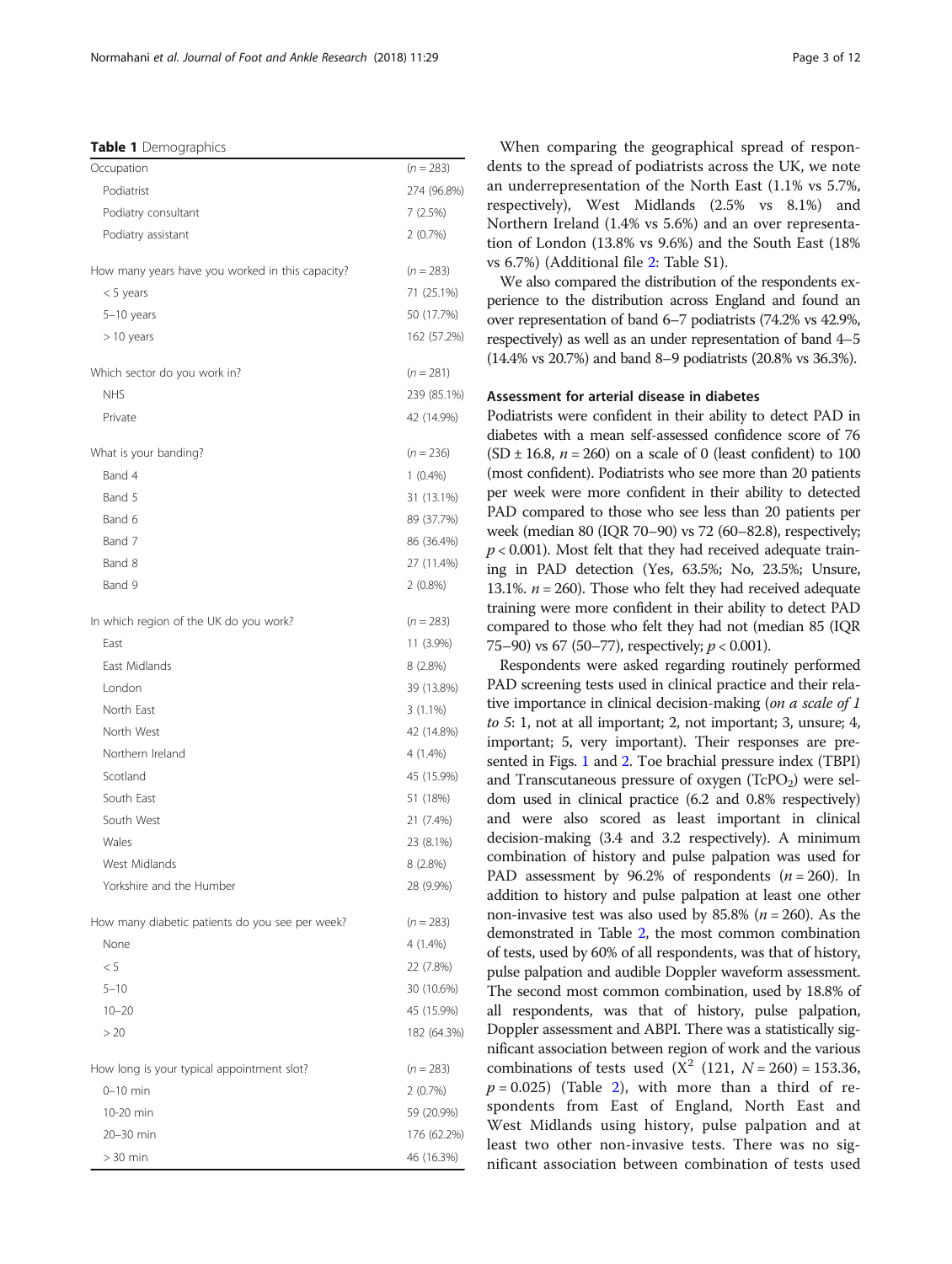<span id="page-3-0"></span>

and the number of patients seen per week  $(X^2 \t(11,$  $N = 260$  = 8.27,  $p = 0.69$  or the perception of training adequacy  $(X^2 (22, N = 260) = 13.69, p = 0.91)$ .

most respondents felt that it was not (Yes 20%, No 57.7%, Unsure 22.3%;  $n = 260$ ).

When asked whether ABPI (ABPI; < 0.9 considered abnormal) is a reliable method to exclude PAD in diabetes,

When podiatrists were asked whether in the past year they were aware of patients with diabetes who were diagnosed with PAD that had been previously missed,

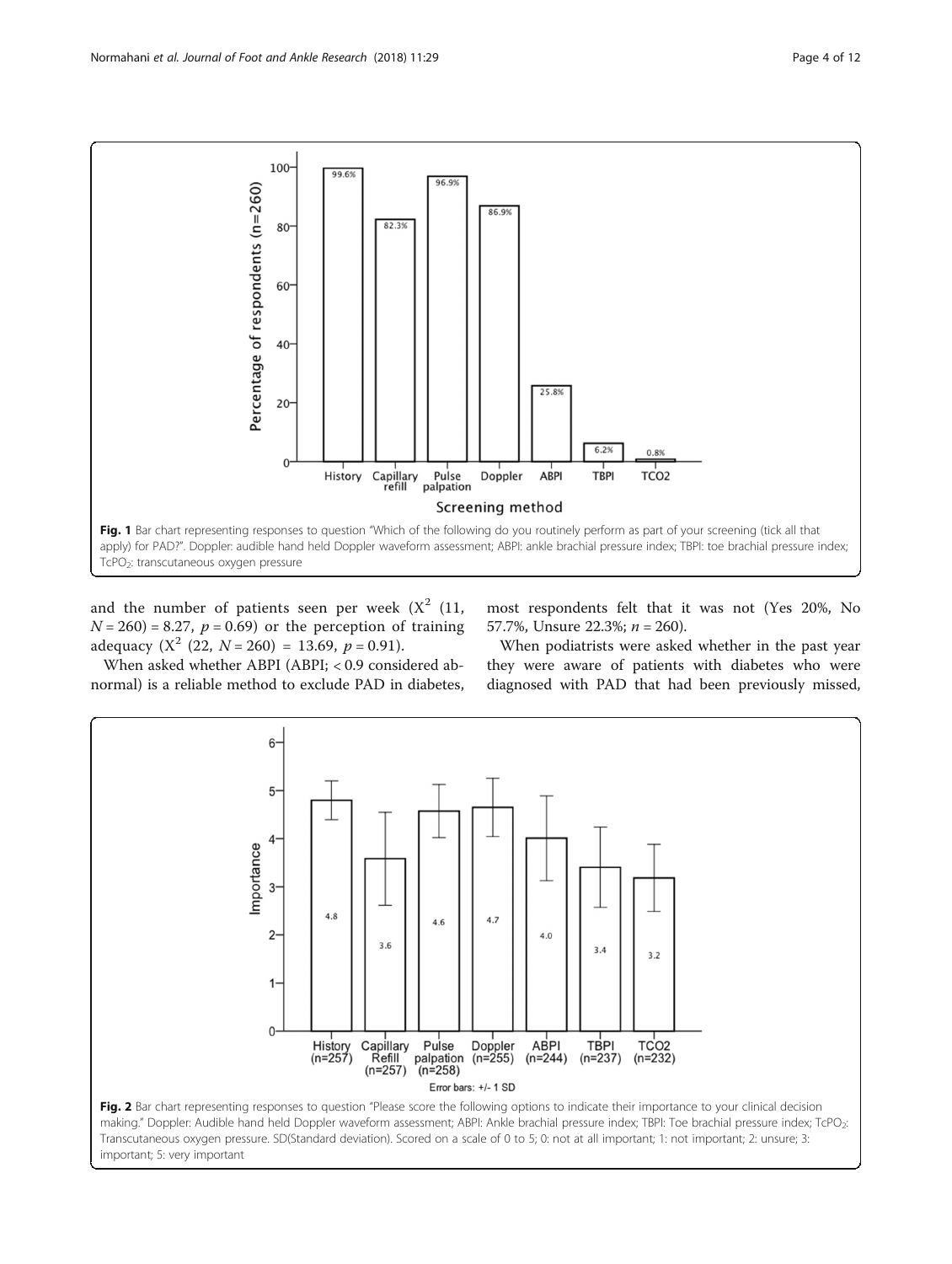|                                                                                                                                                                                                |      | Combination of methods         |                         |                                       |                                           |                                       |                                                       |                                                    |                                                 |                                               |                                            |                                                     |           |
|------------------------------------------------------------------------------------------------------------------------------------------------------------------------------------------------|------|--------------------------------|-------------------------|---------------------------------------|-------------------------------------------|---------------------------------------|-------------------------------------------------------|----------------------------------------------------|-------------------------------------------------|-----------------------------------------------|--------------------------------------------|-----------------------------------------------------|-----------|
| Region                                                                                                                                                                                         | Ě    | $(n = 1)$ $(n = 31)$ $(n = 5)$ | Hx + pulse Hx + Doppler | $Hx + pulse$<br>$+$ ABPI<br>$(n = 1)$ | $Hx + puls$ e +<br>$(n = 156)$<br>Doppler | $Hx + Doppler$<br>$+$ ABPI<br>$(n=1)$ | $Hx + pulse$<br>+ Doppler<br>$(0.6) = 49$<br>$+$ ABPI | $Hx + pulse$<br>+ Doppler<br>$(n = 1)$<br>$+$ TBPI | $Hx + Dopler$<br>$+$ ABPI $+$ TBPI<br>$(n = 1)$ | $+$ ABPI $+$ TBPI<br>$Hx + pulse$<br>+Doppler | $+$ ABPI + TBPI<br>$Hx + pulse$<br>$+TCO2$ | $+$ ABPI + TBP<br>$Hx + pulse$<br>+Doppler<br>+TCO2 | TOTAL (%) |
| East $(n = 11)$                                                                                                                                                                                |      | 182                            |                         | 0                                     |                                           | $\circ$                               | 54.5                                                  | $\circ$                                            | O                                               | $\circ$                                       | $\circ$                                    | $\circ$                                             | 100%      |
| East Midlands (n = 7)                                                                                                                                                                          | 14.3 |                                |                         |                                       |                                           | $\circ$                               | 14.3                                                  |                                                    |                                                 |                                               |                                            | C                                                   | 100%      |
| $\text{.} \text{ondon}$ ( $n = 33$ )                                                                                                                                                           |      |                                | $\sim$                  |                                       | 66.7                                      |                                       | $\overline{\sigma}$                                   |                                                    |                                                 | $\overline{6}$                                |                                            | O                                                   | 100%      |
| North East $(n = 3)$                                                                                                                                                                           |      |                                |                         |                                       | 66.7                                      |                                       | 33.3                                                  |                                                    |                                                 | $\circ$                                       |                                            |                                                     | 100%      |
| North West (n = 40)                                                                                                                                                                            |      | 7.5                            | 25                      |                                       | 62.5                                      |                                       | $\subseteq$                                           |                                                    |                                                 | 17.5                                          | $\circ$                                    |                                                     | 100%      |
| Northern Ireland $(n = 4)$                                                                                                                                                                     |      | 25                             |                         |                                       | S                                         |                                       | 25                                                    |                                                    |                                                 | $\circ$                                       |                                            | $\circ$                                             | 100%      |
| Scotland $(n = 44)$                                                                                                                                                                            |      | 18.2                           |                         |                                       | 614                                       | O                                     | $\approx$                                             | O                                                  |                                                 | 23                                            |                                            | $\circ$                                             | 100%      |
| South East $(n = 42)$                                                                                                                                                                          |      | 9.5                            |                         | $\circ$                               | 61.9                                      | $\circ$                               | 23.8                                                  |                                                    |                                                 | $\circ$                                       | 24                                         | 24                                                  | 100%      |
| South West $(n = 21)$                                                                                                                                                                          |      | 14.3                           |                         | O                                     | 71.4                                      | $\circ$                               | 95                                                    | C                                                  | ⌒                                               | 4.8                                           | ⌒                                          | O                                                   | 100%      |
| Wales $(n = 21)$                                                                                                                                                                               |      | 14.3                           |                         | 4.8                                   | 57.1                                      | 4.8                                   | 143                                                   |                                                    | O                                               | 4.8                                           | $\circ$                                    | $\circ$                                             | 100%      |
| West Midlands (n = 8)                                                                                                                                                                          |      | 12.5                           |                         | $\circ$                               | S                                         | $\circ$                               | 37.5                                                  | C                                                  | 0                                               | $\circ$                                       | $\circ$                                    | $\circ$                                             | 100%      |
| Yorkshire $(n = 26)$                                                                                                                                                                           |      | 19.2                           |                         | $\circ$                               | S                                         | $\circ$                               | 26.9                                                  |                                                    | 3.8%                                            | $\circ$                                       | $\circ$                                    | $\circ$                                             | 100%      |
| $\overline{101}$ AL (%) $(n = 260)$                                                                                                                                                            | 0.4% | 11.9%                          | 1.9%                    | 0.4%                                  | 60%                                       | 0.4%                                  | 18.8%                                                 | 0.4%                                               | 0.4%                                            | 4.6%                                          | 0.4%                                       | 0.4%                                                | 100%      |
| Hx history, Pulse palpation, Doppler audible hand held Doppler waveform assessment, ABPI ankle brachial pressure index, TBPI toe brachial pressure index, TcPO, transcutaneous oxygen pressure |      |                                |                         |                                       |                                           |                                       |                                                       |                                                    |                                                 |                                               |                                            |                                                     |           |

<span id="page-4-0"></span>Table 2 Combination of methods used to detect arterial disease by survey respondents according to region of work. Data represent the percentage count (%) for each region (row) Table 2 Combination of methods used to detect arterial disease by survey respondents according to region of work. Data represent the percentage count (%) for each region (row)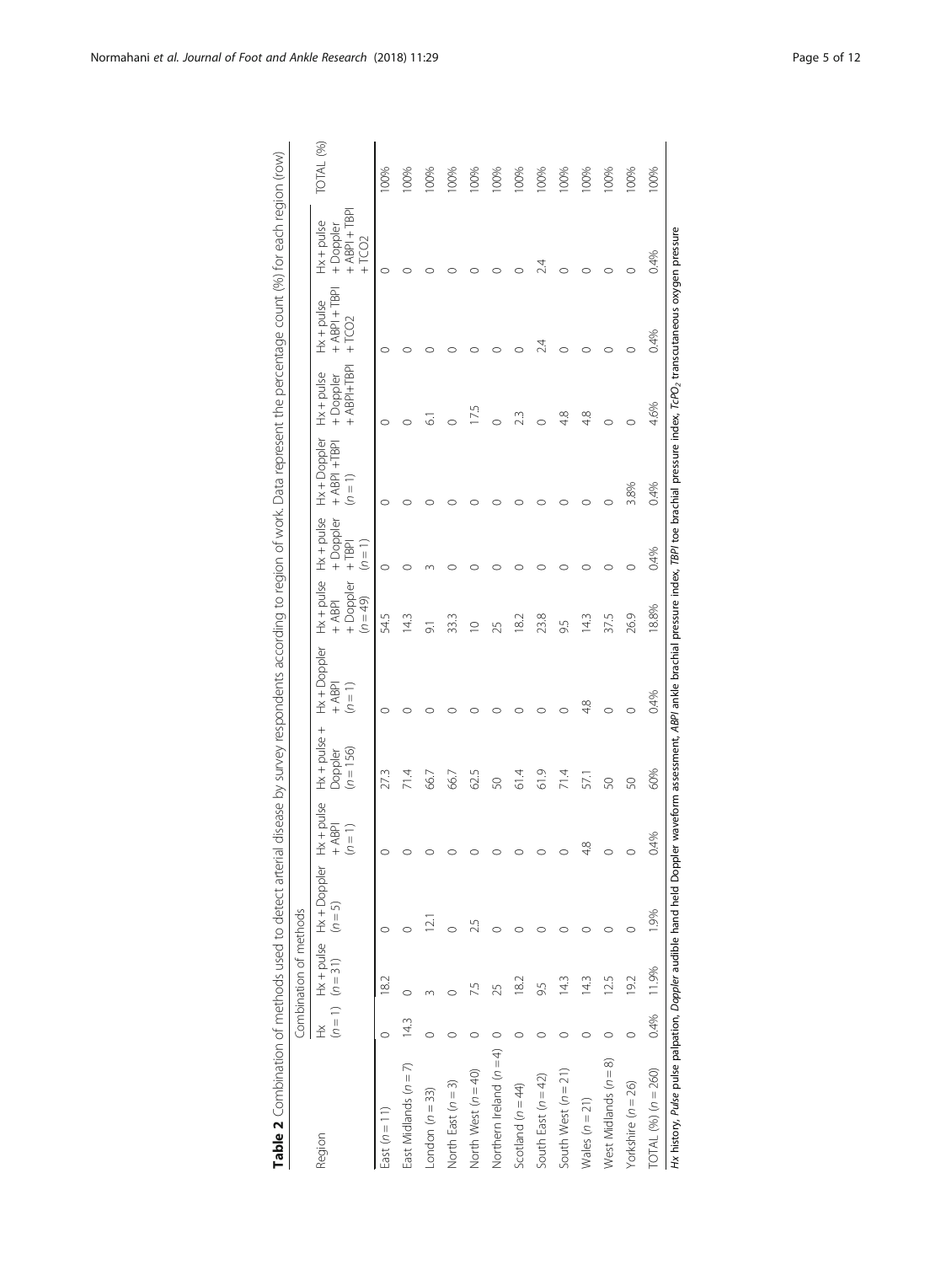over a third of respondents reported that they were aware of such cases (Yes 35.8%, No 35.8%, Unsure 28.5%;  $n = 260$ ). There was no statistically significant association between the perception of missed PAD detection and the region of work  $(X^2 (22, N = 260) = 21.70,$  $p = 0.48$ ) or the combination of tests used in PAD screening  $(X^2 (22, N = 260) = 18.65, p = 0.67)$ . We went on to ask whether delayed detection of PAD in any of these cases had led to a minor or major amputation, to which 17.5% responded that it had, 33.8% responded that it had not and 49.3% were unsure  $(n = 217)$ .

# Vascular referral pathways

When podiatrists were asked if they had access to advice from a vascular surgeon via a MDFT, a large proportion responded that they did not (Yes 59.4%, No 36.4%, Unsure 4.4%;  $n = 283$ ). There was no association between access to vascular advice and region of work  $(X^2 (22, N = 283) = 28.2,$  $p = 0.17$ ). However, there was a statistically significant association between access to vascular advice and the number of patients seen per week  $(X^2 (2, N = 283) = 26.50,$  $p < 0.001$ ); 70% of podiatrists who see more than 20 patients per week reported having access to vascular advise as compared to 40% of podiatrists who see less than 20 patients per week.

In a multiple-choice question, most respondents reported that they would refer 'any patient with suspected PAD and diabetes for further assessment' (59.4%,  $n = 256$ ).

Amongst the remaining respondents  $(n = 104)$  the most common triggers for vascular referral were active ulcers and non-healing ulcers (Fig. 3). On further analysis, 43 (16.8%) respondents reported that they would only refer patients with PAD who had non-healing ulcers despite 6-weeks of optimal management.

In terms of volume of referrals, respondents reported on average referring six patients (SD  $\pm 16.5$ ,  $n = 225$ ) per month or 41 patients (SD  $\pm$  63.4) per year (*n* = 207).

The reported waiting times for vascular review are presented in Fig. [4.](#page-6-0) Most respondents felt that waiting times for vascular assessment were too long (appropriate waiting time 28.1%, too long 50.4%, unsure 21.5%;  $n = 242$ ). There was no statistically significant association between reported vascular waiting times (groups compared:  $> 4$  weeks or  $< 4$  weeks) and the number of patients seen per week (groups compared: > 20 patients per week or < 20 patients per week)  $(X^2 (1, N = 242) = 1.05, p = 0.19)$ or with the region of work  $(X^2 (11, N = 242) = 17.33$ ,  $p = 0.10$ .

When asked whether they always receive the outcome of the vascular consultation, the majority reported that they do not (yes  $28.1\%$ , no  $71.9\%$ ;  $n = 256$ ). This was not associated with the number of patients seen per week  $(X^2 (1, N = 256) = 0.53, p = 0.28)$  or the region of work  $(X<sup>2</sup> (11, N = 256) = 14.95, p = 0.19).$ 

When asked what proportion of patients referred to Vascular Surgery over the past year required vascular



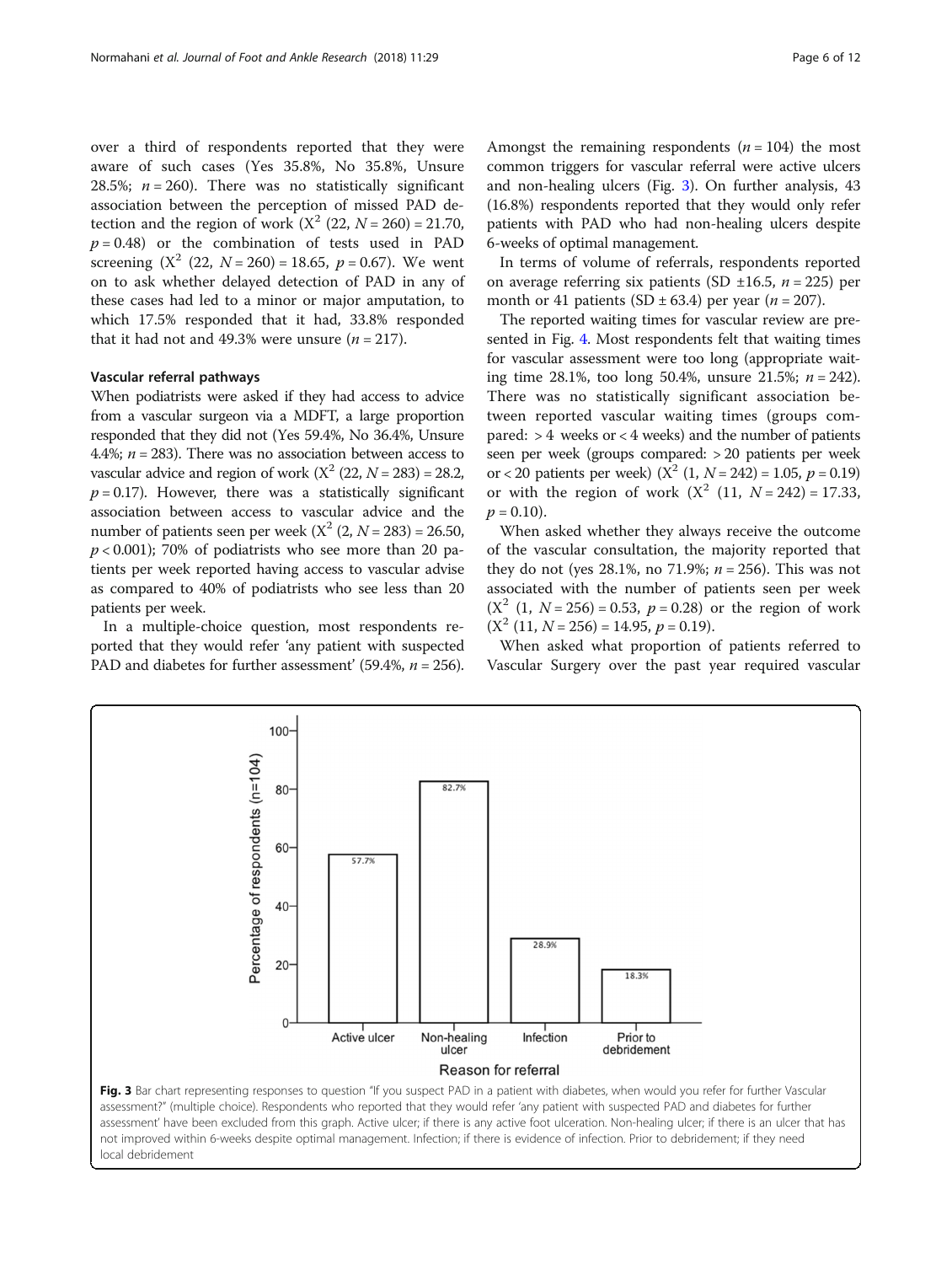<span id="page-6-0"></span>

intervention, responses were mixed:  $< 10$ , 19.4%; 10–25, 16.1%; 25–50, 19%; 50–75, 26%; > 75, 19.4%.

Most of those surveyed reported that they were unable to request a Duplex Ultrasound (DUS) directly (Yes 20.6%, no 69.4%, unsure 9.9%;  $n = 242$ ). The average waiting times, for those who could, are presented in Fig. 4. Most respondents felt that the waiting times were too long (appropriate waiting time 26.6%, too long 42.6%, unsure 30.9%;  $n = 90$ ). There was no statistically significant association between the ability to request a DUS and number of patients seen per week  $(X^2 (2, N = 242) = 4.11, p = 0.13)$  or the region of work  $(X^2 (22, N = 242) = 30.21, p = 0.11)$ . However, there was a statistically significant association between duration of wait (> 4 weeks or < 4 weeks) and the region of work  $(X^2 (10, N = 80) = 21.59, p = 0.017)$ . A large number of respondents reported waiting times of less than 4 weeks in London (84.6% reported waiting times of  $<$  4 weeks,  $n = 13$ ), North West (85.7%  $<$  4 weeks,  $n = 14$ ), South East (91.7% < 4 weeks,  $n = 12$ ), North East (100% < 4 weeks,  $n = 2$ ), East Midlands (100% < 4 weeks,  $N=1$ ), West Midlands (100% < 4 weeks,  $n=1$ ) and Yorkshire (87.5% < 4 weeks,  $n = 8$ ). Conversely, a larger proportion of respondents reported waiting times > 4 weeks in East (66.7% waited > 4 weeks,  $n = 3$ ), South West (66.7% > 4 weeks,  $n = 6$ ) and Wales  $(63.6\% > 4$  weeks,  $n = 11$ ). There was a mixed response from Scotland (55.6% < 4 weeks,  $n = 9$ ).

In an open-ended question, we asked podiatrists what they thought the biggest limitations were in their vascular referral pathway; the abstraction process used in qualitatively analysing these responses is presented in Fig. [5](#page-7-0) and sample quotes for each subdomain presented in Additional file [3:](#page-9-0) Table S2.

## **Discussion**

To our knowledge, this is the first survey to specifically evaluate national trends in PAD diagnosis in diabetes, decision-making when PAD is suspected and vascular referral pathways in detail. Although the results must be interpreted cautiously in the context of the studies limitations, they present important targets for further investigation and quality improvement. This may in turn result in improved PAD detection and a more efficient vascular referral pathway. This is becoming increasingly important with the worldwide epidemic of type 2 diabetes, which will only result in a rising prevalence of diabetic foot ulcers and a significant demand on our already strained healthcare system [\[20\]](#page-10-0).

# Assessment for arterial disease in diabetes

Current training recommendations for podiatrists endorse history, pulse palpation with or without audible Doppler waveform assessment and ABPI as part of the standard assessment for arterial insufficiency [\[2\]](#page-10-0). This is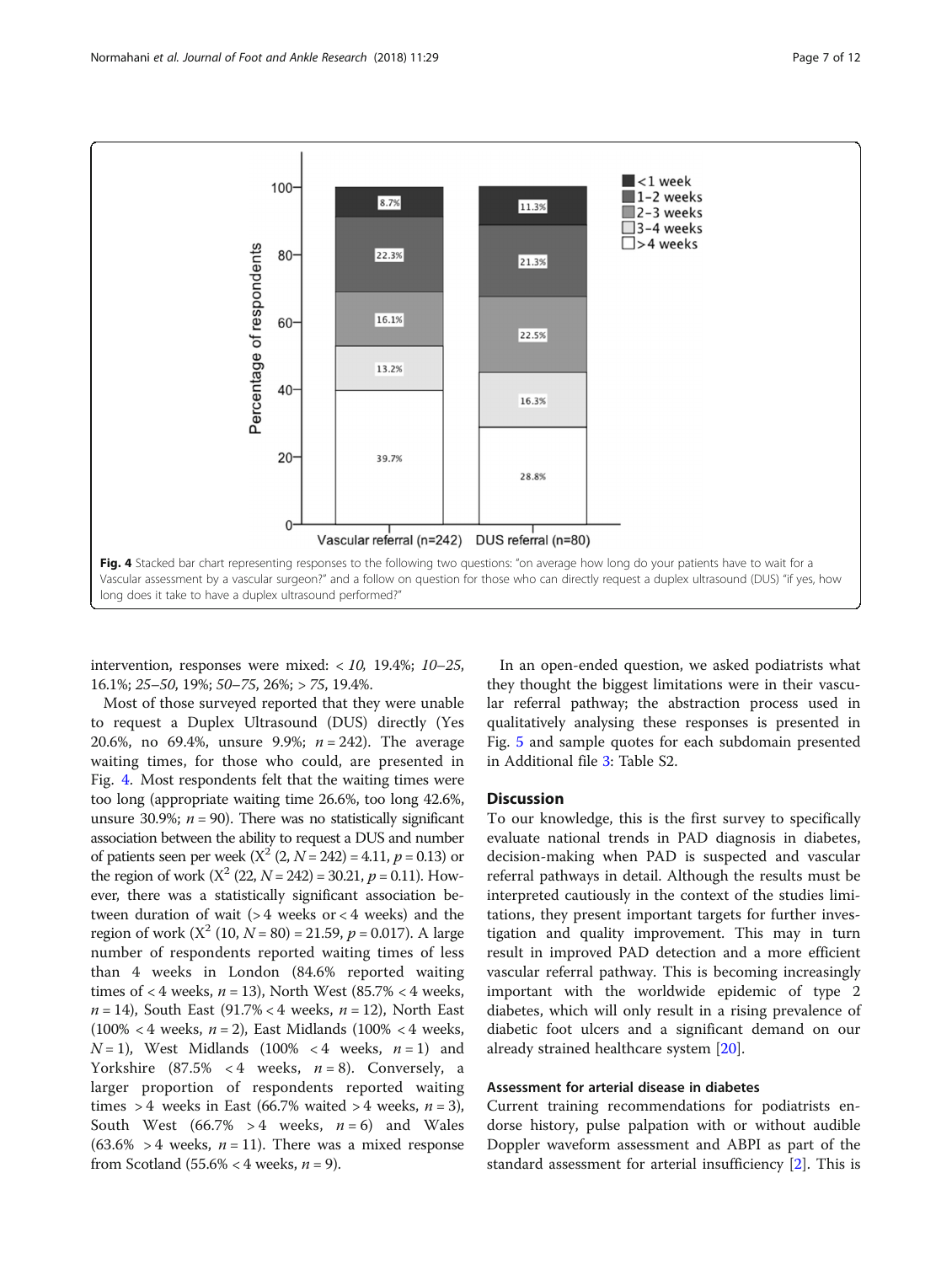<span id="page-7-0"></span>

supported by guidance from the International Working Group on the Diabetic Foot (IWGDF) who recommend, at minimum, a combination of history and pulse palpation in patients without active foot ulceration, and the additional use of ABPI and the assessment of arterial waveforms in those with ulceration [[21\]](#page-10-0). The majority of respondents to our survey (96%) reported using a minimum combination of history and pulse palpation in PAD assessment. Although 86% reported using at least one additional non-invasive test (most commonly audible waveform assessment) very few used a complete combination of history, pulse palpation, Doppler waveform assessment and ABPI (18.8%). So although compliance with the minimum IWGDF guidance is met, complete compliance is very poor. We also found significant variation in the regions of the UK regarding what combinations of tests were used. The reason for this variation is not clear and may warrant further investigation.

Over one third of respondents were aware of missed cases of PAD in people with diabetes over the past year. Of concern was the large number of responses indicating that, in some cases, this incorrect diagnosis had contributed to a minor or major amputation. This is seldom reported in the scientific literature but there are a small number of retrospective studies which have highlighted delayed vascular referral as a cause of limb loss [\[11,](#page-10-0) [22](#page-10-0)]. Although the exact causes of delay are not clear from these studies, our results suggest that missed diagnosis may be a contributing factor in some cases.

Surveyed podiatrists felt confident in detecting PAD in diabetes and the majority (64%) felt they had received adequate training in PAD detection. However, a sizable proportion (23.5%) of respondents reported that they have not received adequate training in PAD detection and this may be a potential target for further investigation and quality improvement. Unsurprisingly, we found that confidence was higher in those who had a higher volume of diabetic foot practice and also those who felt they had received adequate training. It is not clear from this survey how much PAD assessment training respondents received as undergraduates. Regardless, there is also a need to maintain professional competencies after graduation and so therefore postgraduate training is also important. Our survey suggests that this may be most relevant for podiatrists with a low volume of diabetic foot practice (< 20 patients per week) and so therefore, the amount of postgraduate training may be tailored to volume of practice. Another option would be to audit the accuracy of PAD assessments locally and tailor training accordingly. In the National diabetes foot care audit (England) less than 60% of clinical commissioning groups (CCGs) could confidently say that there is training provided locally for those preforming foot checks [[13](#page-10-0)]. It is not clear how much of this training is provided to podiatrists specifically and what the training entails.

Due to the confounding effects of neuropathy and arterial calcification, the detection of PAD in diabetes can be challenging and this must be also considered when discussing delayed or missed diagnosis [[23\]](#page-10-0).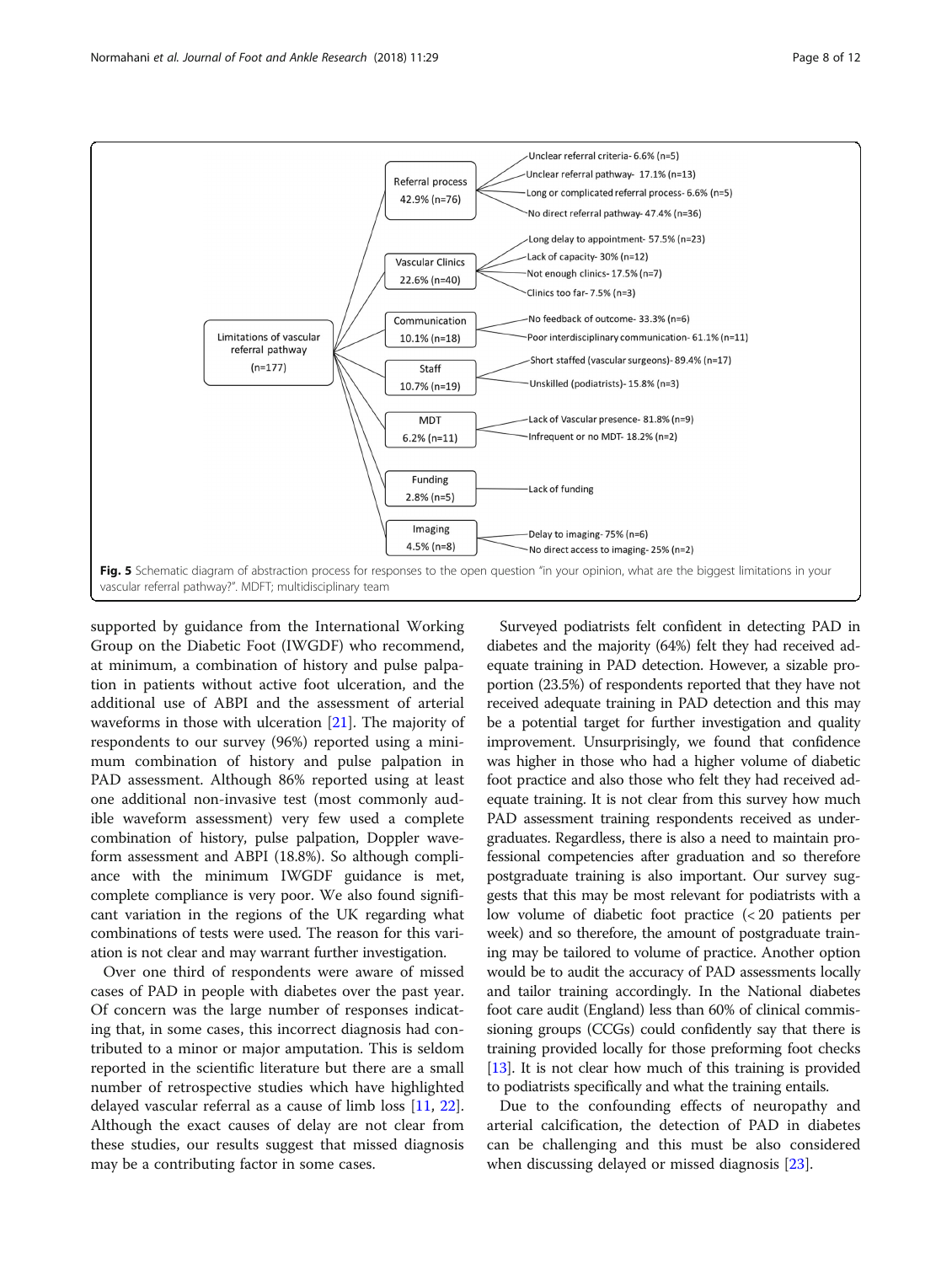Respondents in our survey placed high importance on history and pulse palpation in detecting PAD. Neuropathy can mask symptoms of claudication and rest pain whilst arterial calcification hinders palpation of foot pulses [\[24](#page-10-0)]. Pulse palpation is also limited by substantial inter-observer variation [[25](#page-10-0), [26](#page-10-0)]. High importance is also placed on audible waveform assessment using a handheld Doppler. However, this has a has a poor sensitivity (as low as 43%) in patients with diabetes as well as poor inter- and intra- observer reliability [[27,](#page-10-0) [28\]](#page-10-0).

IWGDF guidelines recommend the use of ABPI measurement in the assessment of the diabetic foot. They recommend considering ABPI measurements of less than 0.9 as abnormal and those between 0.9–1.3 as largely excluding PAD (GRADE recommendation: strong; Quality of evidence: low) [\[21](#page-10-0)]. Although, it is widely accepted that low values (< 0.9) are useful in detecting arterial disease, evidence suggests that high values  $(0.9-1.3 \text{ or } > 1.3)$ cannot reliably exclude PAD in the presence of diabetes [[29](#page-10-0), [30](#page-11-0)]. This is because measurements can be falsely elevated due to the presence of incompressible calcified blood vessels [[29](#page-10-0)]. Although this is acknowledged in the rationale for the IWGDF recommendation, confusingly it has still been retained in the guidance that a value between 0.9–1.3 can exclude PAD. Participants in our survey demonstrated poor knowledge of ABPI interpretation with 44.3% either falsely considering that ABPI is a reliable method to exclude PAD in diabetes or being uncertain. They also demonstrated poor knowledge of the usefulness of ABPI with only 26% of respondents routinely performing it in clinical practice. These results suggest that IWGDF guidance may need to be reviewed in order to clarify this issue.

Due to limited data and poor methodological quality of studies, there is currently little evidence to support the use of any one non-invasive diagnostic modality over another [[29\]](#page-10-0). However, limited evidence suggests that TBPI and  $TePO<sub>2</sub>$  may be superior to ABPI measurements [\[29](#page-10-0), [31\]](#page-11-0). In our cohort of respondents these were seldom used in clinical practice (6.2 and 0.8% respectively) and were also scored as least important in clinical decision-making. Our result suggest that there is an under utilisation of TBPI and  $TePO<sub>2</sub>$  as part of the full PAD assessment.

Unfortunately, as part of this survey we did not explore respondents technique in performing ABPI and audible Doppler waveform assessments or the cutoff thresholds for Doppler assessment.

# Vascular referral pathways

Once PAD is suspected a decision must be made as to whether it is appropriate to refer for further vascular evaluation. This is a contentious topic and a common source of confusion amongst health care professionals.

The IWGDF has recommended considering further vascular imaging and revascularisation in patients with a foot ulcer and critical limb ischaemia (toe pressure < 30 mmHg,  $TcPO<sub>2</sub> < 25$  mmHg) and those with a non-healing foot ulcer and evidence of PAD (ankle pressure < 50 mmHg or ABPI < 0.5). They have also recommended to consider vascular imaging and subsequent vascular intervention, irrespective of the results of bedside tests, when an ulcer does not heal within 6-weeks despite optimal management [\[10](#page-10-0), [21\]](#page-10-0).

In this survey, 60% of respondents reported that they would refer any patient with suspected PAD and diabetes for further vascular assessment regardless of ulcer status. Routine referral of patients with suspected PAD but no evidence of tissue loss is not recommended in current guidelines and may increase demand on vascular services. In the presence of PAD, 16.8% of respondents reported that they would only refer non-healing ulcers after 6-weeks of conservative treatment, which could result in significant delay in management. Many respondents also reported that they would not refer for further vascular assessment prior to local debridement in cases of suspected PAD. This practice could be risky, as debridement of an ischaemic foot may fail to heal.

These results highlight a need for better collaborative working between vascular and podiatry services to clarify guidelines at a local level and ensure all healthcare providers are aware of them.

In practice, if a functional MDFT with vascular presence is established then vascular review can be arranged in a timely manner. However, in our survey over one third of respondents reported not having access to a vascular surgeon via a MDFT. This is in keeping with reports of wide variation in regional foot care services in the UK [\[13](#page-10-0), [32\]](#page-11-0). We have not established what proportion of our respondents work in the community, which may influence responses to this question. Our results did however suggest that podiatrists seeing higher volume of patients were more likely to have access to a vascular surgeon via an MDFT, which suggests that this is a problem predominantly effecting lower volume clinics. It is important to note that at present there is no common agreement on what the minimum requirement is in terms of specialty presence in a MDFT and therefore it is not mandatory to have vascular presence [\[33](#page-11-0)]. Although universal vascular presence in the MDFT would improve access to specialist advice, analyses of open-ended responses in our survey suggest that a shortage of vascular surgeons may be a potential barrier that warrants further exploration.

When referrals have been made, almost 70% reported that their patients wait longer than 2-weeks for assessment, with the majority waiting longer than 4-weeks. Long delays, lack of capacity and too few clinics were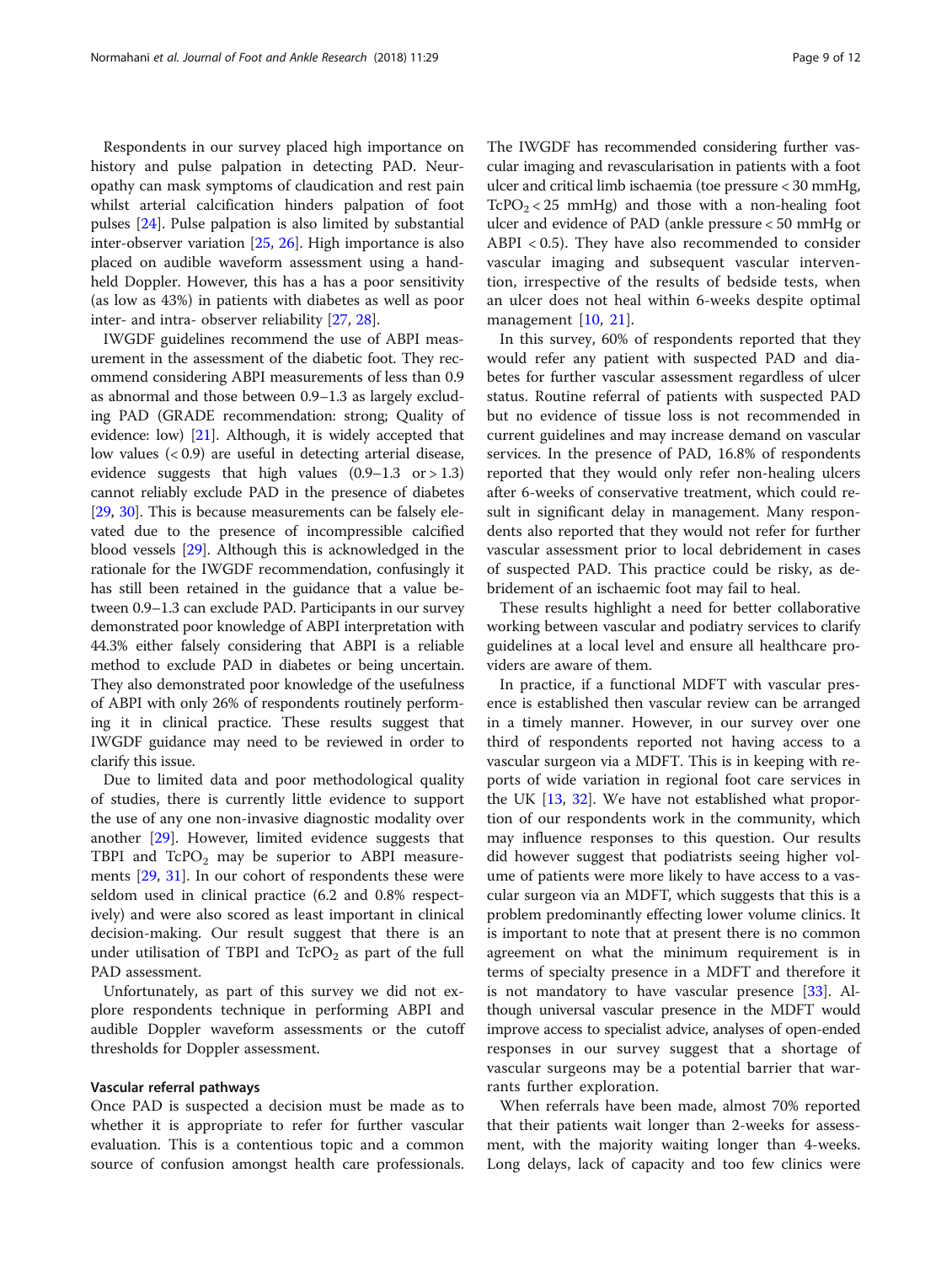<span id="page-9-0"></span>often reported as major limitations of the vascular referral pathway. In the open responses, some podiatrists clarified that ulceration increased speed of referrals although others noted that this was not the case.

Another important finding of the present survey is the commonly perceived difficulties with the vascular referral process. There is a collective frustration with the inability to refer directly to vascular clinics, with most podiatrists having to refer via the patient's general practitioner, which can be a further source of delay. To add to this frustration, some of those who could make direct referrals felt that the referral process was unclear or too complicated.

Surprisingly, over 70% of respondents reported that they do not receive regular feedback of outcomes from vascular consultations. This is reflective of the number who highlighted poor communication as a limitation of the vascular referral pathway. This may be because referrals are being initiated via the patient's general practitioner who is then receiving assessment outcomes. Our results demonstrate that not all vascular referral pathways in the UK are meeting the expected standards of a 'coordinated team approach' to foot care. This again highlights a need for better collaborative working between vascular and podiatry services and improvement in referral pathways.

Arguably the most important step in deciding whether elective revascularisation is technically feasible or not is to obtain anatomical imaging. DUS is most often the first imaging modality of choice. Current guidelines recommend anatomical imaging whenever PAD is suspected and when it is not suspected but the ulcer has not healed despite 6-weeks of conservative treatment [[21\]](#page-10-0). The Eurodiale study highlighted significant deficiencies in obtaining vascular imaging across Europe [[12\]](#page-10-0). In patients diagnosed with PAD on initial vascular assessment (TcPO<sub>2</sub>, ABPI, TBPI), only 41% underwent anatomical imaging. In patients who did not heal after a follow up of 1-year or patients who underwent major amputation, vascular imaging was only performed in 40%. Overall, the UK had one of the lowest rates of vascular imaging when compared to other countries. In our survey, most respondents reported that they were unable to directly request a DUS and those who could were faced with long waiting times. We also found that there were differences in waiting times depending on the region of work. The reasons for this deficiency are unclear but may be related to funding, a shortage of trained staff and organisational barriers.

# Study limitations

The present study has a number of important limitations and the results should be interpreted cautiously. Firstly, although the survey was developed with

multidisciplinary input its validity and reliability were not assessed.

Secondly, we have surveyed only a small proportion of podiatrists across the UK and as demonstrated there are some differences in terms of geographical spread and demographics when compared to podiatrists nationally. Furthermore, we received a relatively small number of responses from podiatrists in the private sector and it is unclear if this is representative of the overall profession or whether it's a result of survey distribution or response bias. Additionally, not all respondents completed all of the questions in the survey, resulting in missing data. These factors also led to some difficulties in regional subgroup analysis due to small group sizes that may have resulted in a type II error.

Thirdly, responses to surveys can be very subjective and this must be considered when interpreting results. Finally, although survey studies can be powerful in highlighting what happens in clinical practice, detailed analysis is often not possible. Examples of this in the present study include the inability to ascertain the details surrounding the missed cases of PAD reported by respondents and the inability to retrospectively determine in what setting the podiatrist worked (community or hospital).

# Conclusions

This survey has highlighted poor compliance with guidelines relating to arterial disease detection in diabetes, poor utility of non-invasive tests such as (specifically ABPI, TBPI and  $TCO<sub>2</sub>$ ) and a poor knowledge of ABPI interpretation amongst podiatrists in the UK.

We have also highlighted a lack of clarity amongst UK podiatrists regarding referral guidelines with many referring any patient with suspected PAD for further vascular assessment.

Additionaly, we have also highlighted that within the UK there is a lack of access to vascular surgeons via MDFT's, particularly for those podiatrists seeing a lower volume of patients, lack of ability to make direct referrals for onwards vascular assessment, lack of feedback regarding vascular assessment outcome and long waiting times for vascular review and DUS imaging.

The above findings are important targets for further investigation and quality improvement.

# Additional files

[Additional file 1:](https://doi.org/10.1186/s13047-018-0270-5) Figure S1. UK National podiatry survey. (PDF 253 kb) [Additional file 2:](https://doi.org/10.1186/s13047-018-0270-5) Table S1. Geographical distribution of podiatrists in the United Kingdom compared to the geographical distribution of respondents to our survey. (DOCX 51 kb)

[Additional file 3:](https://doi.org/10.1186/s13047-018-0270-5) Table S2. Sample quotes from answers to the open question "in your opinion, what are the biggest limitations in your vascular referral pathway?". (DOCX 141 kb)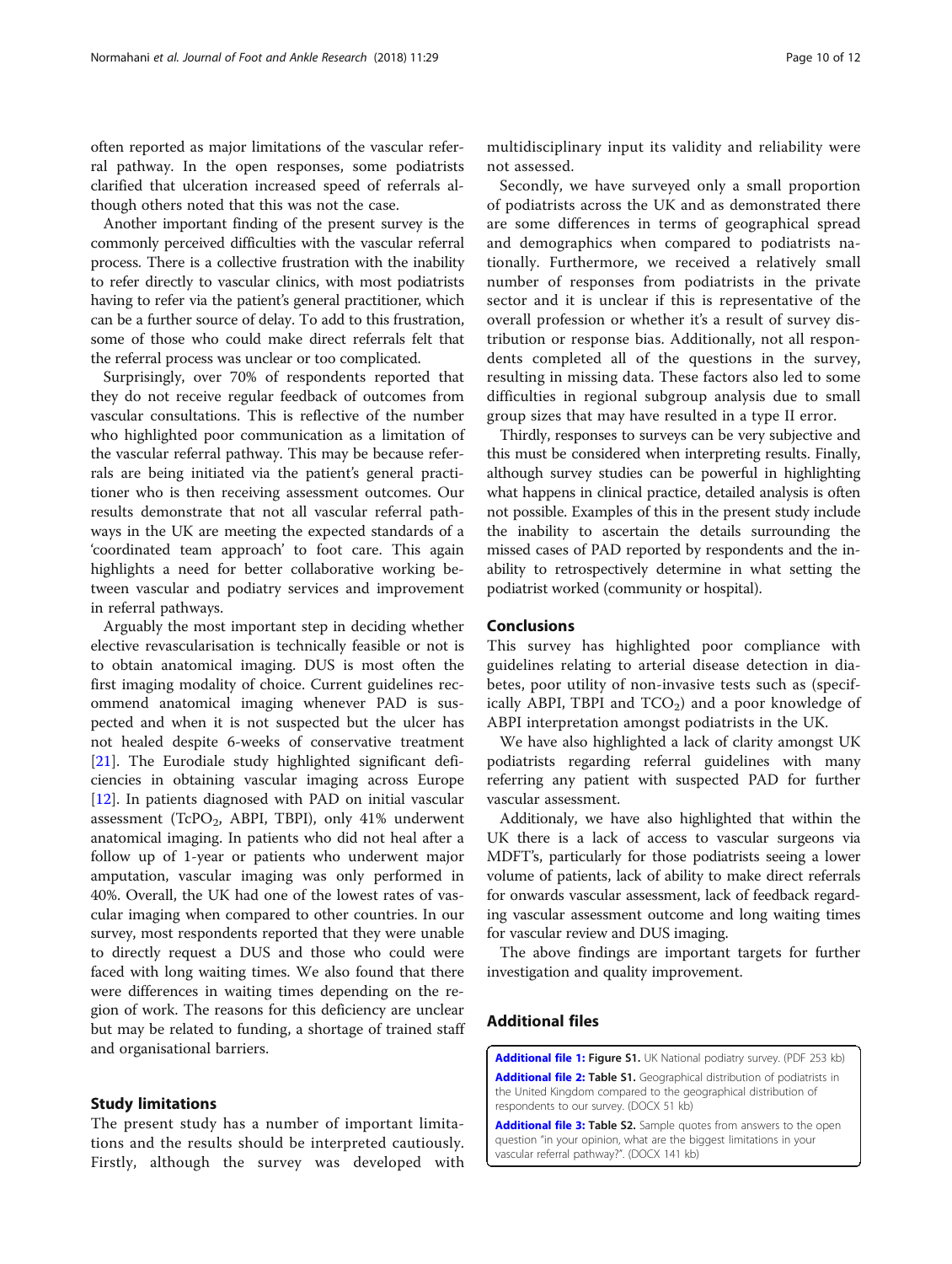#### <span id="page-10-0"></span>Abbreviations

ABPI: Ankle brachial pressure index; CCG: Clinical commissioning group; DUS: Duplex ultrasound; FPT: Foot Protection Team; IWGDF: International working group on the diabetic foot; MDFT: Multidisciplinary Foot Care Team; NHS: National Health Service; NICE: National Institute of Health and Care Excellence; PAD: peripheral arterial disease; TBPI: Toe brachial pressure index; TcPO<sub>2</sub>: Transcutaneous pressure of oxygen; UK: United Kingdom

#### Acknowledgements

The authors acknowledge the College of Podiatry for their help in disseminating the survey to their members.

#### Authors' contributions

PN: Conception, design, analysis and interpretation, data collection, writing the article. CM: Design, analysis and interpretation, data collection, writing the article. NJS: Design, analysis and interpretation, writing the article. CD: Design, analysis and interpretation, data collection, writing the article. MF: Analysis and interpretation, data collection, writing the article. UJ: Design, analysis and interpretation, writing the article. All authors read and approved the final manuscript.

#### Ethics approval and consent to participate

Not required for this survey of practice.

#### Consent for publication

Given by all authors.

#### Competing interests

The authors declare that they have no competing interests.

# Publisher's Note

Springer Nature remains neutral with regard to jurisdictional claims in published maps and institutional affiliations.

#### Author details

<sup>1</sup>Department of Vascular Surgery, Imperial College NHS Healthcare Trust, London, UK. <sup>2</sup>Department of Medicine, Royal Berkshire Hospital, Reading, UK.<br><sup>3</sup>Department of Bediatry University of East London, London, UK. <sup>3</sup>Department of Podiatry, University of East London, London, UK. 4 Department of Podiatry, Pennine Acute Hospitals Trust, Manchester, UK. 5 Department of Vascular Surgery, Hammersmith Hospital, Du Cane Road, London W12 0HS, UK.

# Received: 4 January 2018 Accepted: 23 May 2018<br>Published online: 08 June 2018

#### References

- 1. National Institute for Health and Care Excellence (NICE). Diabetic foot problems: prevention and management (NICE guideline; NG 19). August 2015. <https://www.nice.org.uk/guidance/ng19>. Accessed 23 Feb 2017.
- 2. DiabetesUK. Putting feet first: national minimum skills Framework 2011. [https://www.diabetes.org.uk/Documents/Professionals/Education and skills/](https://www.diabetes.org.uk/Documents/Professionals/Education%20and%20skills/NMSF_16Feb2011.pdf) [NMSF\\_16Feb2011.pdf.](https://www.diabetes.org.uk/Documents/Professionals/Education%20and%20skills/NMSF_16Feb2011.pdf) Accessed 23 Feb 2017.
- Prompers L, Schaper N, Apelqvist J, Edmonds M, Jude E, Mauricio D, et al. Prediction of outcome in individuals with diabetic foot ulcers: focus on the differences between individuals with and without peripheral arterial disease. The EURODIALE study. Diabetologia. Springer. 2008;51(5):747–55.
- 4. Young MJ, McCardle JE, Randall LE, Barclay JI. Improved survival of diabetic foot ulcer patients 1995-2008: possible impact of aggressive cardiovascular risk management. Diabetes Care American Diabetes Association; 2008;31(11):2143–2147.
- 5. Elgzyri T, Larsson J, Nyberg P, Thörne J, Eriksson K-F, Apelqvist J. Early revascularization after admittance to a diabetic foot center affects the healing probability of ischemic foot ulcer in patients with diabetes. Eur J Vasc Endovasc Surg. 2014;48(4):440–6.
- 6. Noronen K, Saarinen E, Albäck A, Venermo M. Analysis of the elective treatment process for critical limb Ischaemia with tissue loss: diabetic patients require rapid revascularisation. Eur J Vasc Endovasc Surg. 2017;53(2):206–13.
- 7. Adam DJ, Beard JD, Cleveland T, Bell J, Bradbury AW, Forbes JF, et al. Bypass versus angioplasty in severe ischaemia of the leg (BASIL): multicentre, randomised controlled trial. Lancet. 2005;366(9501):1925–34.
- 8. Apelqvist J, Elgzyri T, Larsson J, Löndahl M, Nyberg P, Thörne J. Factors related to outcome of neuroischemic/ischemic foot ulcer in diabetic patients. J Vasc Surg. 2011;53(6):1582–1588.e2.
- Apelqvist J, Larsson J. What is the most effective way to reduce incidence of amputation in the diabetic foot? Diabetes Metab Res Rev. 2000;16(Suppl 1):S75–83.
- 10. Apelqvist JAP, Lepäntalo MJA. The ulcerated leg: when to revascularize. Diabetes Metab Res Rev. 2012;28:30–5.
- 11. Mills JL, Beckett WC, Taylor SM. The diabetic foot: consequences of delayed treatment and referral. South Med J. 1991;84(8):970–4.
- 12. Prompers L, Huijberts M, Apelqvist J, Jude E, Piaggesi A, Bakker K, et al. Delivery of care to diabetic patients with foot ulcers in daily practice: results of the Eurodiale study, a prospective cohort study. Diabet Med. 2008;25(6):700–7.
- 13. National Diabetes Foot Care Audit Report 2014–2015. Available from: [https://www.hqip.org.uk/resource/national-diabetes-foot-care-audit-report-](https://www.hqip.org.uk/resource/national-diabetes-foot-care-audit-report-2014-2015/)[2014-2015/.](https://www.hqip.org.uk/resource/national-diabetes-foot-care-audit-report-2014-2015/) Accessed 23 Feb 2017.
- 14. Health and Social Care Information Centre. NHS Workforce Statistics July 2016, provisional statsitics: staff Group, Area and Level. Available from: [https://digital.nhs.uk/media/29698/NHS-Workforce-Statistics-July-2016-](https://digital.nhs.uk/media/29698/NHS-Workforce-Statistics-July-2016-Provisional-Statistics-Staff-Group-Area-and-Level-/Any/nhs-work-stat-july-2016-area-levl) [Provisional-Statistics-Staff-Group-Area-and-Level-/Any/nhs-work-stat-july-](https://digital.nhs.uk/media/29698/NHS-Workforce-Statistics-July-2016-Provisional-Statistics-Staff-Group-Area-and-Level-/Any/nhs-work-stat-july-2016-area-levl)[2016-area-levl.](https://digital.nhs.uk/media/29698/NHS-Workforce-Statistics-July-2016-Provisional-Statistics-Staff-Group-Area-and-Level-/Any/nhs-work-stat-july-2016-area-levl) Accessed 15 Mar 2018.
- 15. Health and Social Care Information Centre. NHS Workforce Statistics July 2016, Provisional statistics: CSV tables. Available from: [https://digital.nhs.uk/](https://digital.nhs.uk/media/29700/NHS-Workforce-Statistics-July-2016-Provisional-Statistics-CSV-tables/Any/nhs-work-stat-july-2016-csv) [media/29700/NHS-Workforce-Statistics-July-2016-Provisional-Statistics-CSV](https://digital.nhs.uk/media/29700/NHS-Workforce-Statistics-July-2016-Provisional-Statistics-CSV-tables/Any/nhs-work-stat-july-2016-csv)[tables/Any/nhs-work-stat-july-2016-csv](https://digital.nhs.uk/media/29700/NHS-Workforce-Statistics-July-2016-Provisional-Statistics-CSV-tables/Any/nhs-work-stat-july-2016-csv). Accessed 15 Mar 2018.
- 16. NHSScotland. NHSScotland Workforce Information Quarterly update of Staff in Post and Vacancies at 30 September 2016. Available from: [https://www.](https://www.isdscotland.org/Health-Topics/Workforce/Publications/2016-12-06/2016-12-06-Workforce-Report.pdf?58260744811) [isdscotland.org/Health-Topics/Workforce/Publications/2016-12-06/2016-12-](https://www.isdscotland.org/Health-Topics/Workforce/Publications/2016-12-06/2016-12-06-Workforce-Report.pdf?58260744811) [06-Workforce-Report.pdf?58260744811](https://www.isdscotland.org/Health-Topics/Workforce/Publications/2016-12-06/2016-12-06-Workforce-Report.pdf?58260744811). Accessed 15 Mar 2018.
- 17. StatsWales. Non-medical NHS staff by grade and staff Group 2016 Available from: [https://statswales.gov.wales/Catalogue/Health-and-Social-Care/NHS-Staff/Non-](https://statswales.gov.wales/Catalogue/Health-and-Social-Care/NHS-Staff/Non-Medical-Staff/nonmedicalnhsstaff-bystaffgroup-grade-year)[Medical-Staff/nonmedicalnhsstaff-bystaffgroup-grade-year.](https://statswales.gov.wales/Catalogue/Health-and-Social-Care/NHS-Staff/Non-Medical-Staff/nonmedicalnhsstaff-bystaffgroup-grade-year) Accessed 15 Mar 2018.
- 18. Northern Ireland Statistics and Research Agency, (NISRA). Northern Ireland health and social care (HSC) workforce census March 2005 to March 2016, Department of Health. Available from: [https://www.health-ni.gov.uk/sites/default/files/](https://www.health-ni.gov.uk/sites/default/files/publications/health/hscwc-march-2016-tables.xlsx) [publications/health/hscwc-march-2016-tables.xlsx](https://www.health-ni.gov.uk/sites/default/files/publications/health/hscwc-march-2016-tables.xlsx). Accessed 15 Mar 2018.
- 19. Elo S, Kyngäs H. The qualitative content analysis process. J Adv Nurs Blackwell Publishing Ltd. 2008;62(1):107–15.
- 20. Armstrong DG, Kanda VA, Lavery LA, Marston W, Mills JL, Boulton AJM. Mind the gap: disparity between research funding and costs of Care for Diabetic Foot Ulcers. Diabetes Care. 2013;36(7)
- 21. Hinchliffe RJ, Brownrigg JRW, Apelqvist J, Boyko EJ, Fitridge R, Mills JL, et al. IWGDF guidance on the diagnosis, prognosis and management of peripheral artery disease in patients with foot ulcers in diabetes. Diabetes Metab Res Rev. 2016;32(Suppl 1):37–44.
- 22. Diabetes UK. Fixing footcare in Sheffield: Improving the pathway. 2015. Available from: [https://diabetes-resources-production.s3-eu-west-1.](https://diabetes-resources-production.s3-eu-west-1.amazonaws.com/diabetes-storage/2017-08/Footcare%20Case%20Study%201-%20Improving%20the%20pathway%20in%20Sheffield%20%28February%202015%29.pdf) [amazonaws.com/diabetes-storage/2017-08/Footcare%20Case%20](https://diabetes-resources-production.s3-eu-west-1.amazonaws.com/diabetes-storage/2017-08/Footcare%20Case%20Study%201-%20Improving%20the%20pathway%20in%20Sheffield%20%28February%202015%29.pdf) [Study%201-%20Improving%20the%20pathway%20in%20Sheffield%20%](https://diabetes-resources-production.s3-eu-west-1.amazonaws.com/diabetes-storage/2017-08/Footcare%20Case%20Study%201-%20Improving%20the%20pathway%20in%20Sheffield%20%28February%202015%29.pdf) [28February%202015%29.pdf.](https://diabetes-resources-production.s3-eu-west-1.amazonaws.com/diabetes-storage/2017-08/Footcare%20Case%20Study%201-%20Improving%20the%20pathway%20in%20Sheffield%20%28February%202015%29.pdf) Accessed 23 Feb 2017.
- 23. Peripheral Arterial Disease in People With Diabetes. Diabetes Care. 2003;26(12):3333 LP–341.
- 24. Apelqvist J, Larsson J, Agardh CD. The importance of peripheral pulses, peripheral oedema and local pain for the outcome of diabetic foot ulcers. Diabet Med. 1990;7(7):590–4.
- 25. Boyko EJ, Ahroni JH, Davignon D, Stensel V, Prigeon RL, Smith DG. Diagnostic utility of the history and physical examination for peripheral vascular disease among patients with diabetes mellitus. J Clin Epidemiol. 1997;50(6):659–68.
- 26. Lundin M, Wiksten JP, Peräkylä T, Lindfors O, Savolainen H, Skyttä J, et al. Distal pulse palpation: is it reliable? World J Surg. 1999;23(3):252–5.
- 27. Tehan PE, Chuter VH. Use of hand-held Doppler ultrasound examination by podiatrists: a reliability study. J Foot Ankle Res. 2015;8:36.
- 28. Alavi A, Sibbald RG, Nabavizadeh R, Valaei F, Coutts P, Mayer D. Audible handheld Doppler ultrasound determines reliable and inexpensive exclusion of significant peripheral arterial disease. Vascular. 2015;23(6):622–9.
- 29. Brownrigg JRW, Hinchliffe RJ, Apelqvist J, Boyko EJ, Fitridge R, Mills JL, et al. Effectiveness of bedside investigations to diagnose peripheral artery disease among people with diabetes mellitus: a systematic review. Diabetes Metab Res Rev. 2016;32(Suppl 1):119–27.